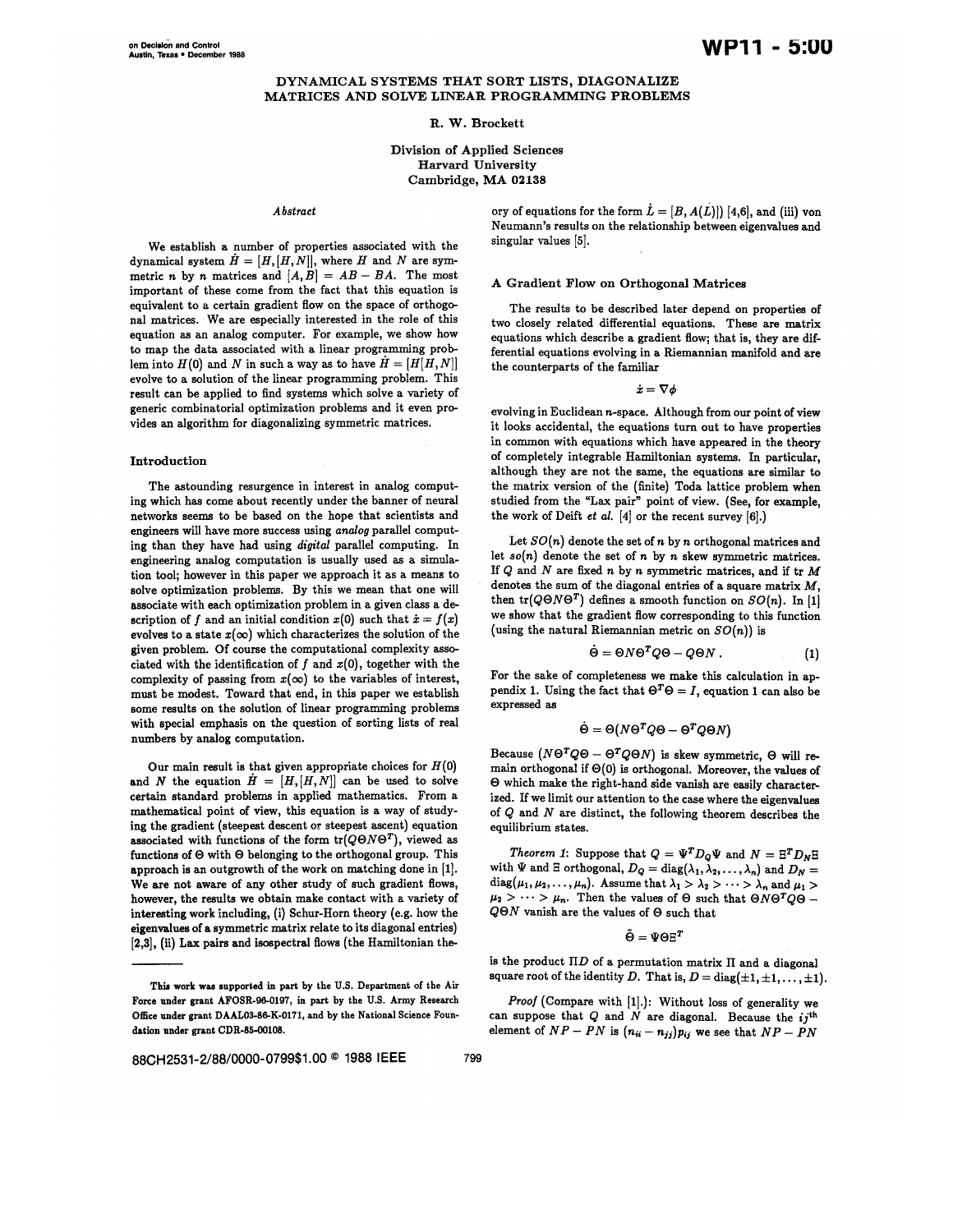vanishes only when P is diagonal. Thus  $N\Theta^TQ\Theta - \Theta^TQ\Theta N$ vanishes only if  $\Theta^T Q \Theta$  is diagonal. If Q is diagonal and if there is a diagonal matrix D such that  $\Theta^T Q \Theta = D$ , then D has the same eigenvalues as Q and  $Q\Theta = \Theta D$ . For this to be true we must have

$$
\lambda_i \theta_{ij} = \lambda_{\pi(j)} \theta_{ij} \qquad ; \qquad 1 \leq i, j \leq n
$$

for some permutation  $\pi$  of the indices  $(1,2,\ldots,n)$  whereby  $i \mapsto \pi(i)$ . This means that either  $\lambda_i = \lambda_{\pi(i)}$ , so that  $i = \pi(j)$ , or that  $\theta_{ij} = 0$ . Fixing i, we see that  $\pi(j)$  equals j for exactly one value of  $j$  and so only one  $\theta_{ij}$  can be nonzero. Because the rows of  $\theta$  are unit vectors, the nonzero value must be  $\pm 1$ . From this all else follows.

Equation 1 evolves in the space of orthogonal matrices and is cubic in  $\Theta$ . We now introduce a very useful change of variables which recasts this equation as one which evolves in the space symmetric matrices and which is quadratic. Let  $H = \Theta^T Q \Theta$ . Then

$$
\dot{H} = \Theta^T Q (\Theta N \Theta^T Q \Theta - Q \Theta N) + (\Theta^T Q \Theta N \Theta^T - N \Theta^T Q) Q \Theta
$$
  
=  $H N H - H^2 N + H N H - N H^2$   
=  $[H, [N, H]]$  (2)

where  $[A, B] = AB - BA$  is the Lie bracket.

Because H satisfies  $H = \Theta^T Q \Theta$  with Q constant, this last equation defines an isospectral flow; that is, as  $H$  evolves its entries change in such a way as to leave the eigenvalues of  $H$ invariant.

Theorem 2: Suppose that  $N$  is a real diagonal matrix with unrepeated eigenvalues. If  $H(0)$  is symmetric and  $\dot{H} = [H,[H,N]],$ then

$$
\lim H(t)=H(\infty)
$$

exists and is a diagonal matrix.

*Proof:* First of all, because  $[H, N]$  is skew-symmetric  $[H(H, N)]$ is symmetric and this equation evolves in the space of symmetric matrices. A direct calculation shows that

$$
\frac{d}{dt}\text{tr}(HN) = \text{tr}N[H,[H,N]]
$$
  
= -\text{tr}(HN - NH)<sup>2</sup>

Because  $HN - NH$  is skew-symmetric, this is expressible as

$$
\frac{d}{dt}\text{tr}(HN) = \text{tr}(HN - NH)(HN - NH)^T
$$

Thus  $tr(HN)$  is monotone increasing and is bounded from above. Therefore, it has a limit and its derivative goes to zero. However, its time derivative vanishes only if  $H$  and  $N$  commute, and since  $N$  has distinct eigenvalues,  $HN = NH$  if and only if  $H$  is diagonal. Thus  $H$  approaches a diagonal matrix.

It is important to note that in theorem 2,  $H(0)$  (and hence  $H(t)$  for all t) is permitted to have repeated eigenvalues. Of course  $H = [H, [H, N]]$  has many equilibrium points and theorem 2 claims only that its solution approaches one of them. The situation for the gradient flow on  $SO(n)$  expressed in terms of  $\Theta$  is a bit more complex and is described by the following theorem only in the case where both  $N$  and  $H$  have unrepeated eigenvalues.

Theorem  $s$ : Suppose that  $Q$  and  $N$  have unrepeated eigenvalues. With the exception of certain initial points contained in a finite union of codimension-one submanifolds of  $SO(n)$ , all solutions of equation (1) approach a matrix of the form  $\Pi D$  with  $D$  being a diagonal square root of  $I$  and  $\Pi$  being that permutation matrix which reorders the diagonal of Q in such a way as to maximize

$$
\eta = \sum_{i=1}^n q_{\pi(i)\pi(i)} n_{ii}
$$

The proof of this is given in [1].

In Hardy, Littlewood and Polya's classic book on inequalities [5] they study the problem of rearranging sequences so as to maximize the sum of the products such as those which arose above. The basic result is that the product is maximized when the sequences are "similarly ordered", e.g. when both are monotone decreasing. One point of view which makes this obvious, at least in the case where all the entries are positive, is to identify the sum of the products with the moment generated when one starts with a straight horizontal beam supported by a pivot and fastens weights of weight  $u_i$  to hooks positioned at distance  $y_i$ . It is intuitively clear that the way to get the largest moment is to attach the heaviest weight as far as possible from the pivot, the next heaviest at the next furthest, etc.

Theorem  $4$ : If  $N$  is symmetric and  $n$  by  $n$  with distinct eigenvalues and if  $H(0)$  is symmetric with distinct eigenvalues, then  $H = [H, [H, N]]$  has n! equilibrium points. The eigenvalues of the linearization of  $[H, [H, N]]$  at an equilibrium point take the form

$$
(\lambda_{\pi(i)} - \lambda_{\pi(j)})(\mu_j - \mu_i) \quad ; \quad 1 \leq i \leq j \leq n
$$

for some permutation  $\pi$ . In particular if N is diagonal, all the eigenvalues of the linearization of  $[H, [H, N]]$  at a point  $H_0$ where  $H$  is diagonal have negative real parts if and only if the eigenvalues of  $H_0$  and N are similarly ordered.

Proof: As in the proof of theorem 1 we can make a preliminary transformation to put  $N$  in diagonal form. From theorem 2 we see that  $H$  approaches a diagonal matrix which must be of the form

$$
H = \mathrm{diag}(\lambda_{\pi(1)}, \lambda_{\pi(2)}, \ldots, \lambda_{\pi(n)})\ .
$$

Near the diagonal we can linearize  $[H,[H,N]]$  as

$$
h_{ij}=(\lambda_{\pi(i)}-\lambda_{\pi(j)})(\mu_j-\mu_i)h_{ij}
$$

for  $i > j$ .

We see from this theorem that exactly one of the n! equilibrium points is asymptotically stable. The proof makes it clear that if either  $H(0)$  or  $N$  has repeated eigenvalues, exponential stability (but not asymptotic stability) is lost.

In a 1937 paper von Neumann [5] studied the problem of maximizing  $tr(UAVB)$  for  $A$  and  $B$  fixed Hermetian matrices and  $U$  and  $V$  unitary matrices. He computed the maximum and investigated the Hessian at all the stationary points of  $tr(UAVB)$ . He did not look at a gradient flow, but his critical point results are similar to those given here.

## The Symmetric Eigenvalue Problem

The gradient flow, as expressed in terms of  $H$ , provides a means for diagonalizing a symmetric matrix. Techniques of this type have been investigated before, see, e.g., Deift et al. [4] and Chu [6]. The usual scheme involves a map II which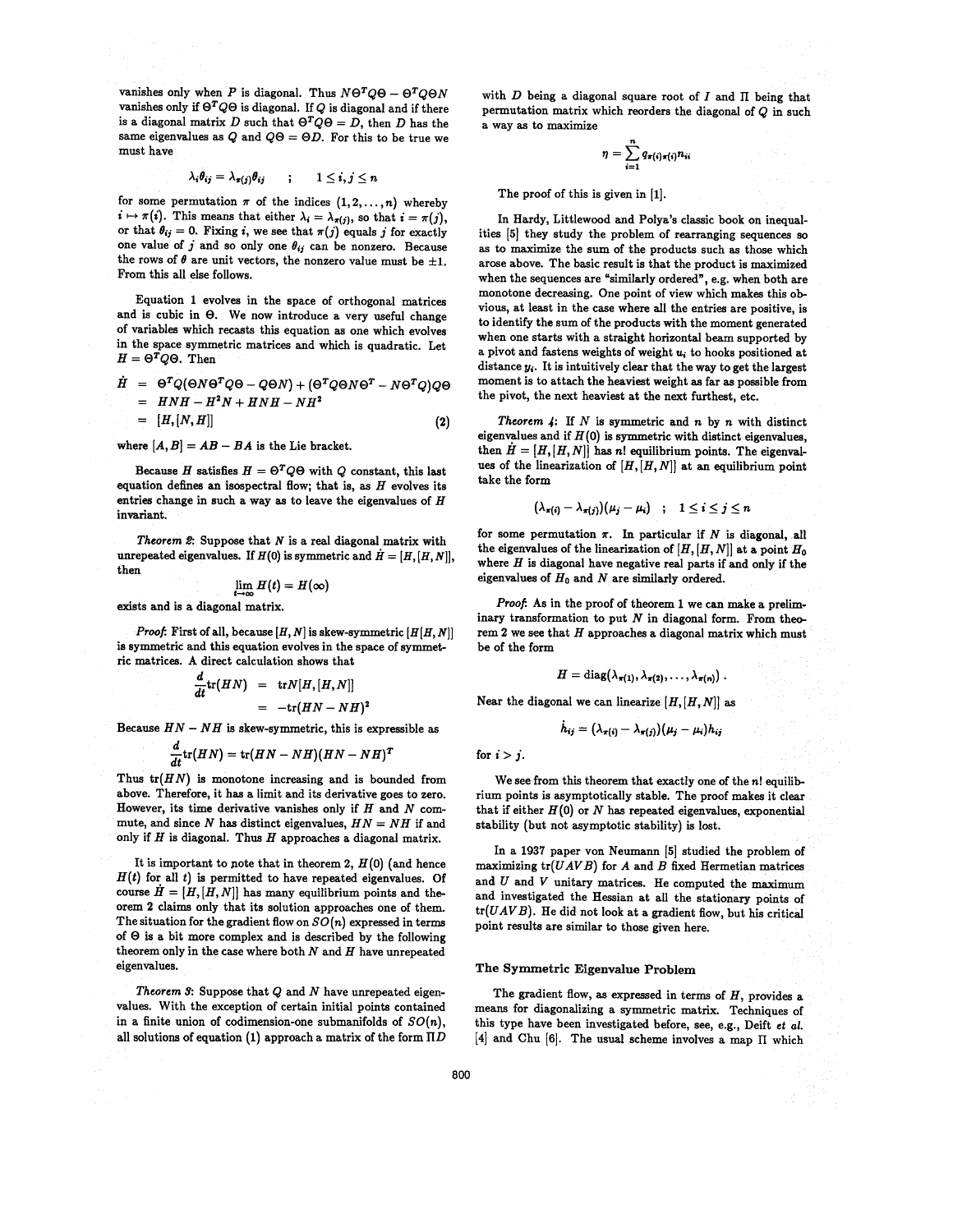projects a symmetric matrix onto its strictly lower triangular part and/or a preliminary transformation to Hessenberg form. Our approach is, we believe, more elegant but it does involve the selection of a diagonal matrix  $N$  whose role is to guide the algorithm as to the order in which the eigenvalues are to appear on the diagonal. Figure 1 shows the evolution of the diagonalization process for a seven by seven symmetric matrix.



Figure 1: A plot of the diagonal elements of  $H$  as  $t$  evolves.

#### Linear Programming

A convex polytope is a bounded subset of  $\mathbb{R}^n$  which has nonempty interior and which takes the form  $X = \{x | Ax \leq b\}.$ If we are given a vector c in  $\mathbb{R}^n$  and asked to find  $x \in X$ such that  $\eta = \langle c, x \rangle$  is as large as possible, we have a linear programming problem. The simplex method is usually used to find a solution. Of course in recent years other methods have been proposed but a clear consensus as to the relative merits of these newer algorithms does not seem to have emerged. In this section we want to show how the descent equation introduced above can be used to solve linear programming problems when the constraint set is a polytope. This fails to be the general case by virtue of the assumption that  $X$  is bounded. Of course in any specific instance this could be circumvented.

Lemma 1: Given a convex polytope  $P$  in  $\mathbb{R}^n$  having  $k$  vertices there exists a map  $T: \mathbb{R}^k \to \mathbb{R}^n$  such that T maps the "standard simplex" in  $\mathbb{R}^k$ , i.e. the set

$$
S = \{x | x \in \mathbf{R}^k \; ; \; x_i \ge 0 \; ; \; \Sigma x_i = 1\}
$$

onto the given polytope.

Proof: Define T as

$$
T=\left[\begin{array}{cccc} | & | & | & | \\ a_1, a_2, & \ldots & a_k \\ | & | & | & | \end{array}\right]
$$

 $T = \begin{bmatrix} 1 \\ a_1, \\ a_2, \\ \vdots \end{bmatrix}$ <br>
ith  $a_1, a_2, \ldots, a_k$  being the v<br>
haps the extreme points of S<br>
ind the remaining points of S<br>
f P.<br>
From this we can establish with  $a_1, a_2, \ldots, a_k$  being the vertices of P in R<sup>n</sup>. Clearly T maps the extreme points of S in  $\mathbb{R}^k$  onto extreme points in  $\mathbb{R}^n$ and the remaining points of  $S$  serve to fill in the convex hull of P.

From this we can establish the following.

Theorem 5: Suppose that P is a convex polytope in  $\mathbb{R}^n$ having  $k$  vertices. Then there exists a  $k$  by  $k$  symmetric matrix  $Q$  and a n by k matrix  $T$  such that  $P$  is the image under  $T$  of the convex hull of points generated by the permutations of the vector

|  | $\lambda_1(Q)$<br>$\lambda_2(Q)$ |  |
|--|----------------------------------|--|
|  | $\lambda_{\bm{k}}(Q)$            |  |

 $\boldsymbol{v}$ 

Proof: Let  $Q$  be a symmetric matrix with eigenvalues  $(1, 0, 0, 1)$ ..,0) and apply the preceding lemma.

The convex hull of the vector of eigenvalues plays a key role in Schur-Horn theory; see [2,3,9].

Using this lemma we can proceed to give a recipe to solve linear programming problems.

Theorem 6: Let X be a convex polytope in  $\mathbb{R}^n$  with p extreme points. Suppose that we are to solve the linear programming problem consisting of maximizing  $\langle c, x \rangle$  over  $x \in X$ . Let  $T$  be as in lemma 1. Then there exist diagonal matrices  $Q$  and N such that for almost all  $\Theta \in SO(n)$ ,

$$
\dot{H} = [H, [H, N]] \qquad ; \qquad H(0) = \Theta^T Q \Theta
$$

converges to  $H = diag(d_1, d_2, \ldots, d_m)$  with the optimal x being given by Td.

*Proof:* Let  $Q = diag(1, 0, 0, ..., 0)$  and let  $N = diag(\mu_1, \mu_2, ...)$  $\ldots, \mu_n$ ) with  $\mu = cT$ . The theorem then follows from theorems 2 and 4, the only further explanation being that we must choose  $\Theta$  so that  $H(0)$  avoids the thin sets associated with the stable manifolds of unstable critical points.

Since this choice of  $Q$  has repeated eigenvalues, the stable equilibrium of  $\dot{H} = [H, [H, N]]$  is not exponentially stable. Thus although the way of generating the convex set  $X$  described in theorem 5 is mathematically convenient, it might not be the best for algorithmic purposes.

#### The Sorter

If we have a smooth dynamical system  $\dot{x} = f(x, u); y =$  $h(x)$ , with u being a vector whose components are fixed constants, and if  $y$  is to approach a sorted version of  $u$ , what can we say about the intrinsic complexity of the system which carries out this computation? We see, for example, that as  $u$ varies it must happen that the equilibrium value of  $x$  depends on u. The following is obvious but worth stating.

Lemma 2: No differentiable function of u sorts the components of  $u$ .

Proof: The function which sorts a list is continuous but not differentiable at those points in the domain for which two or more values of the components of u are equal.

Since the sorted rearrangement of  $u$  is not a smooth function of u and since we have set out to achieve the sorting by a smooth system, we see that we cannot achieve the desired result without inserting some dynamics. From theorem 2 it is clear that the differential equation  $H = [H, [H, N]]$  can be viewed as defining a sorting mechanism. Again the Hardy-Littlewood-Polya theory of rearrangement insures that if  $N$  is, for example, given by  $diag(1,2,\ldots,n)$ , then for almost all  $\Theta$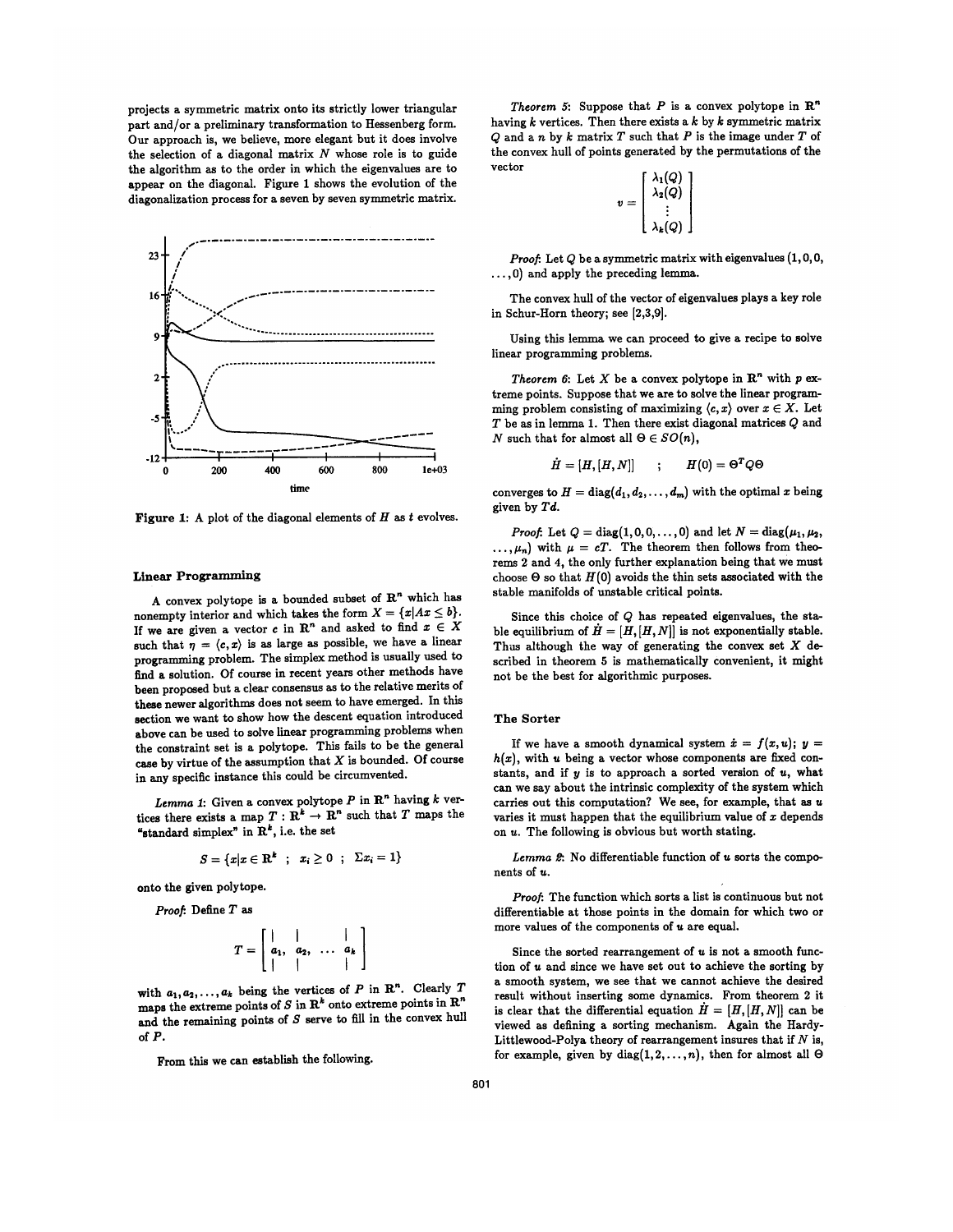and for

 $H(0) = \Theta^T(\text{diag}(\lambda_1, \lambda_2, ..., \lambda_n))\Theta$ the solution of  $\dot{H} = [H, [H, N]]$  will approach

$$
H(\infty) = \mathrm{diag}(\lambda_{\pi(1)}, \lambda_{\pi(2)}, \ldots, \lambda_{\pi(n)})
$$

with the final list sorted by size.

In the equation  $\dot{H} = [H, [H, N]], H(0)$  and N play dual roles. Although we have viewed  $H(0)$  as characterizing the list, we could reverse the process and let  $N$  characterize the list and let  $H$  generate the labels.

# Rearranging Functions

In this section we briefly indicate an infinite dimensional version of  $H = [H, [H, N]]$  which rearranges functions. Although our solution seems to be new, there is some literature on this problem, see, e.g. [8].

Suppose that we are given two functions,  $q(\cdot)$  and  $p(\cdot)$ , defined on [0,1]. Following Hardy, Littlewood and Polya [7] we say that they are equi-measurable if for all real numbers  $\alpha$  the measure of the two sets

$$
A(\alpha) = \{x|q(x) \geq \alpha\}
$$
  

$$
B(\alpha) = \{x|p(x) \geq \alpha\}
$$

is the same. In such a case one may, with some justification, refer to  $q(\cdot)$  as being a rearrangement of  $p(\cdot)$ . It is intuitively clear that there is a rearrangement of any given function which is monotone decreasing. In view of the results of our earlier sections it is reasonable to seek an evolution equation which computes the monotone rearrangement.

Theorem 7: Suppose  $p(\cdot) : [0,1] \rightarrow \mathbb{R}$  is a given, strictly monotone decreasing function. Suppose that

$$
\phi(\cdot,\cdot,\cdot): [0,\infty)\times [0,1]\times [0,1]\to \mathbf{R}.
$$

satisfies the evolution equation

$$
\frac{\partial \phi(t,x,y)}{\partial t} = \int_0^1 \phi(t,x,\xi) \phi(t,\xi,y) (p(x) + p(y) - 2p(\xi)) d\xi
$$

then in the limit as t goes to infinity,  $(x-y)\phi(t, x, y)$  approaches zero and there exists a monotone decreasing function  $\gamma$  depending only on  $\phi(0,\cdot,\cdot)$  such that for any smooth function  $\psi(\cdot,\cdot)$ 

$$
\lim_{t\to\infty}\int_0^1\int_0^1\phi(t,x,\xi)\psi(\xi,x)d\xi dx=\int_0^1\gamma(x)\psi(x,x)dx
$$

Proof: The proof follows from two calculations which are analogous to results developed above. In the first place we need to show that the flow is isospectral in the following sense.

For any smooth function  $f: \mathbb{R}^1 \to \mathbb{R}^1$  we have

$$
\frac{d}{dt}\int_0^1 f\big(\phi(t,x,x)\big)dx=0
$$

This follows from the above formula for  $\frac{\partial \phi}{\partial t}$  using the fact that, by reasons of symmetry,

$$
\int_0^1\int_0^1 f'\,\phi(t,x,\xi)\phi(t,\xi,x)(p(x)-p(\xi))dx d\xi=0
$$

Add to this the observation

 $\frac{d}{dt} \int_0^1 \phi(t,y,y)p(y)dy$ 

$$
= \iint \phi(t,x,\xi) (p(\xi)-p(x)) (\phi(t,\xi,x)p(\xi)-p(x)) d\xi dx
$$

$$
= \int_0^1 \int_0^1 \phi(t,x,\xi) \cdot \phi(t,\xi,x) (p(\xi) - p(x))^2 d\xi dx
$$

$$
= \int_0^1 \int_0^1 \phi^2(t, x, \xi) (p(\xi) - p(x))^2 d\xi dx
$$

Because the integral is nonnegative,  $\phi(t, x, \xi)(p(\xi) - p(x))$  must go to zero. Because p is strictly decreasing we see that  $p(\xi) =$  $p(x)$  if and only if  $\xi = x$  and so  $\phi(t, x, \xi)$  must approach zero for  $\xi \neq x$ .

# Relationship with Realization Theory

Since system theoretic work done over the past 25 years on the realization problem is directed toward a deep and fundamental understanding of analog computation, it makes sense to approach the problem of what a neural net can compute from a system theoretic point of view. As studied in system theory, the realization problem is usually formulated as the problem of discovering a differential system which generates a given family of input/output pairs, with the inputs and outputs being defined on  $[0, T]$  or  $[0, \infty)$ . However, in the case of digital electronics it is the equilibrium states which matter; how an equilibrium state is reached is. usually unimportant. This suggests that it would be useful to formulate a modified realization problem in which only the steady state behavior is specified. In fact in an earlier paper [10] we studied such questions for the case in which the inputs are sine waves. Here we have discussed an analogous situation, that for which the inputs are constant values. The main interest here is in systems which compute discontinuous functions of the input, such as the maximum of the components of the input vector or a completely ordered version of the components of  $u$ .

#### Acknowledgments

The suggestions of Tony Bloch and K. S. Krishnaprasad are gratefully acknowledged.

#### References

[1] R. W. Brockett, "A Geometrical Matching Problem," (submitted for publication).

[2] A. Horn, "Doubly Stochastic Matrices and the Diagonal of a Rotation Matrix," American J. of Math., Vol. 76, (1954), pp. 620-630.

[3] Bertram Kostant, "On Convexity, the Weyl Group, and the Iwasawa Decomposition," Annales Scientifiques de L'ecole Normale Superieure, 1973, pp. 413-455.

[4] P. Deift, T. Nanda, and C. Tomei, "Differential Equations for the Symmetric Eigenvalue Problem," SIAM J. on Numertcal Analysts, Vol. 20, (1983), pp. 1-22.

[5] John von Neumann, "Some Matrix-Inequalities and Metrization of Matric-Spaces," Tomsk Univ. Rev., Vol. 1, pp. 286-300, (1937). (See also John von Neumann Collected Works, Vol. IV, A. H. Taub, Ed., Pergamon Press, New York, pp. 205-218, 1962.)